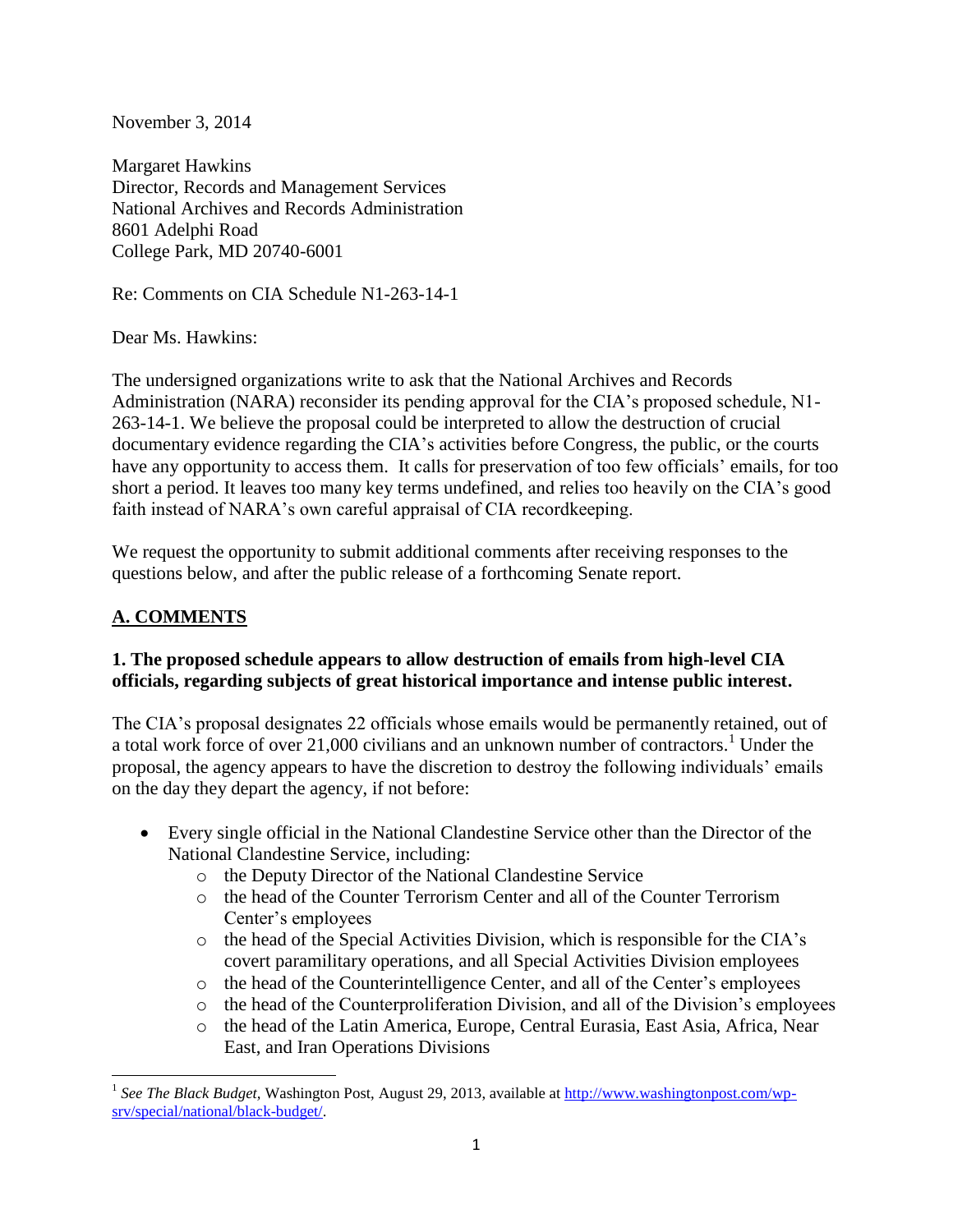- o the Chief of Station for all overseas CIA posts
- Every CIA attorney other than the General Counsel
- Every official in the CIA Office of Medical Services
- Every CIA contractor, including those under contract with the National Clandestine Service

Particularly troubling is the exclusion of all but one employee of the approximately 5000-person<sup>2</sup> National Clandestine Service from the list of officials whose emails on important policy decisions must be permanently preserved. The National Clandestine Service, formerly known as the Directorate of Operations and the Directorate of Plans, is responsible for carrying out all covert actions and clandestine human intelligence collection. 3 Since its founding, it has engineered and supported coups, carried out invasions and assassinations, supported insurgencies, and sought to influence foreign elections. It recruits spies and maintains relationships with foreign intelligence services.<sup>4</sup> After September 11 it carried out the CIA's rendition, detention and interrogation/torture program and its targeted killing program, and had a major role in the invasions of Iraq and Afghanistan. <sup>5</sup> As former CIA Director Robert M. Gates has said, "The clandestine service is the heart and soul of the agency. It is also the part that can land you in jail."<sup>6</sup>

The historical significance of the clandestine service's activities is difficult to overstate. Historian and journalist Tim Weiner, the author of the National Book Award-winning CIA history *Legacy of Ashes*, noted that records of the CIA's clandestine activities are important "historical records relating not only to intelligence but to diplomacy, military action and even presidential decisionmaking."<sup>7</sup> Weiner said that CIA records are increasingly "crucial" to the *Foreign Relations of the United States* series, the legally mandated, government-produced history of U.S. foreign policy that began in 1861. According to Weiner, while the series is legally mandated to be completed within 30 years, and "we should be up to 1984 by now… they're still working on documents from the 60s and 70s. The primary reason for that is the withholding and destruction of documents by the CIA."<sup>8</sup>

Weiner noted that "[t]hey've had to go back and redo entire volumes" of the *Foreign Relations Series* from the 1950s when previously secret CIA documents were finally released. Without access to those CIA documents, historians had been unable to comply with the statutory

 2 *See* Matthew Aid, *Intel Wars: The Secret History of the Fight Against Terror* (2012) at 45. The precise size of the National Clandestine Service is classified. Most estimates range from 4000 to 6000 staff employees, augmented by an unknown number of contractors. OpenTheGovernment.org interview with Tim Weiner, October 23, 2014. <sup>3</sup> See Central Intelligence Agency, Clandestine Service: Frequently Asked Questions, available at

<https://www.cia.gov/offices-of-cia/clandestine-service/faqs.html> (accessed October 31, 2014). 4 *See generally* Tim Weiner, *Legacy of Ashes* (2008)

<sup>5</sup> *E.g.* Jeff Stein, *Nice Invisibility Cloak!*, Newsweek, October 11, 2013, available at [http://www.newsweek.com/2013/10/11/nice-invisibility-cloak-238088.html.](http://www.newsweek.com/2013/10/11/nice-invisibility-cloak-238088.html)

<sup>6</sup> Tim Weiner, *Legacy of Ashes* (2008) at 477.

<sup>7</sup> OpenTheGovernment.org interview with Tim Weiner, October 23, 2014.

<sup>8</sup> *Id.*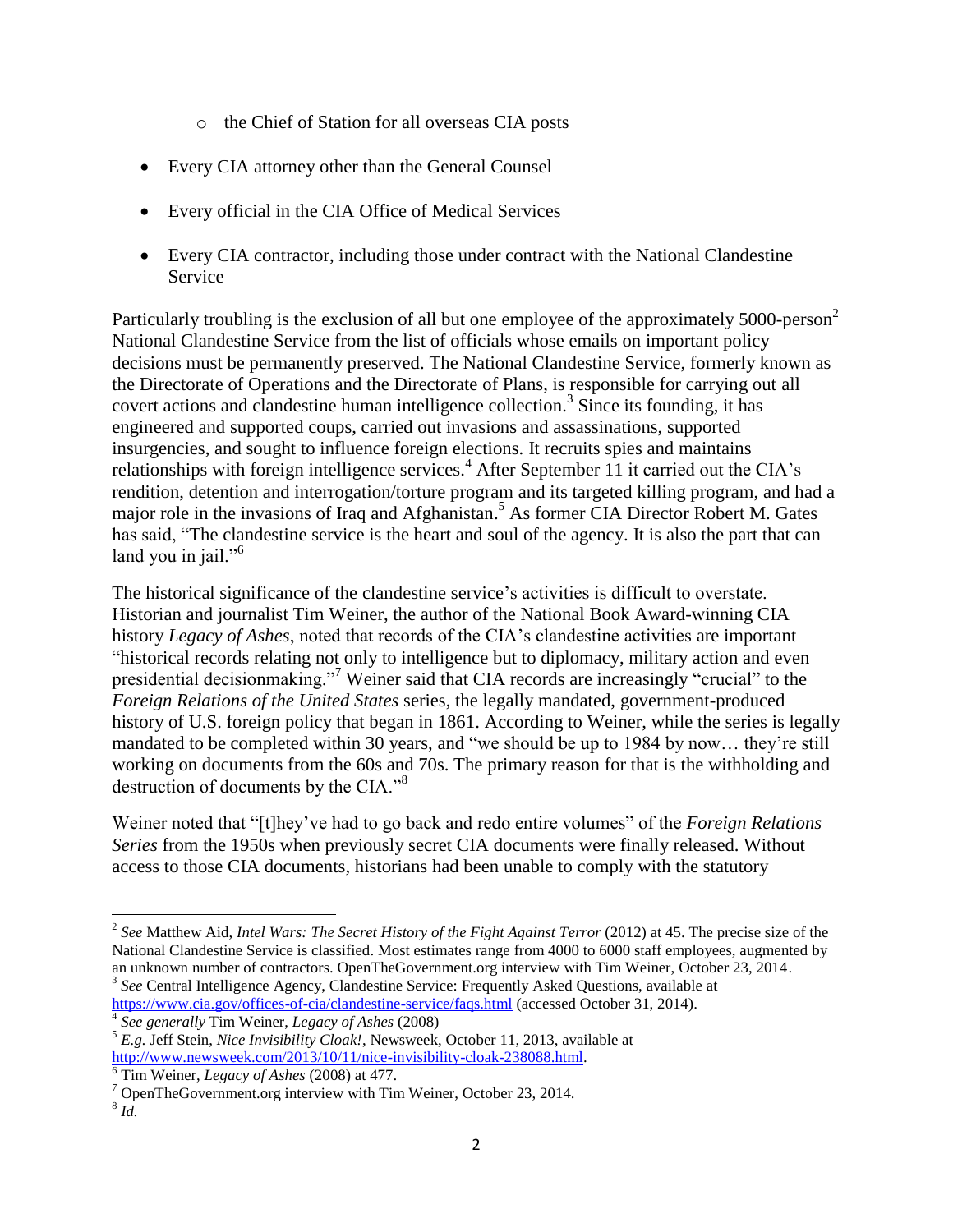requirement to compile a "thorough, accurate, and reliable documentary record of major United States foreign policy decisions."<sup>9</sup>

Those documents, of course, predate email. But the CIA clandestine service's email records likely contain equally significant information about the agency's covert counterterrorism activities. These include the agency's rendition, detention and torture programs; its role in covert targeted killings that have killed thousands of foreigners and four Americans in Yemen and Pakistan; and its role in the wars in Afghanistan and Iraq. Emails from CIA attorneys likely contain crucial records about the legal authorization for the torture, rendition, and targeted killing programs, as well as other covert actions. Significant information about the programs' origins and execution is likely located in email records from the Office of Medical Services, and from contractors like Blackwater and Mitchell, Jessen and Associates.

Weiner said that the proposed destruction of the overwhelming majority of CIA email records, long before historians or the public can access them, "has the potential of eradicating the history of the CIA….unless unique copies are preserved, there goes the official record of what the agency does."<sup>10</sup>

### **2. Given the CIA's history of document destruction based on questionable legal interpretations, the agency's representations about its emails duplicating evidence preserved in other files should not be accepted without independent evaluation and verification.**

NARA's tentative approval of the CIA's proposed schedule is based on assertions that permanent federal CIA records found in email accounts will also be preserved elsewhere:

- "It is unlikely that permanent records will be found in [all but 22 CIA officials'] email accounts that is not filed in other appropriate files appraised as permanent, per current Agency policy or the new policy to be issued upon approval of this schedule."
- "Remaining email not captured in other recordkeeping systems is routine or administrative in nature; transitory; or personal in nature."
- "It is deeply embedded in Agency culture" to appropriately preserve emails and other records
- There are robust "internal controls in place in the event an employee was engaged in malicious activities."

It is unclear what the basis for these conclusions is. The schedule fails to adequately convey exactly what changes are being proposed with respect to email storage. There is no indication that NARA reviewed any sample of CIA emails to verify that they do not contain unique, historically valuable records. There is no evidence that NARA interviewed CIA employees about how they treat their email records, or received clarification from the Office of General Counsel

 9 *Id.*

<sup>10</sup> *Id.*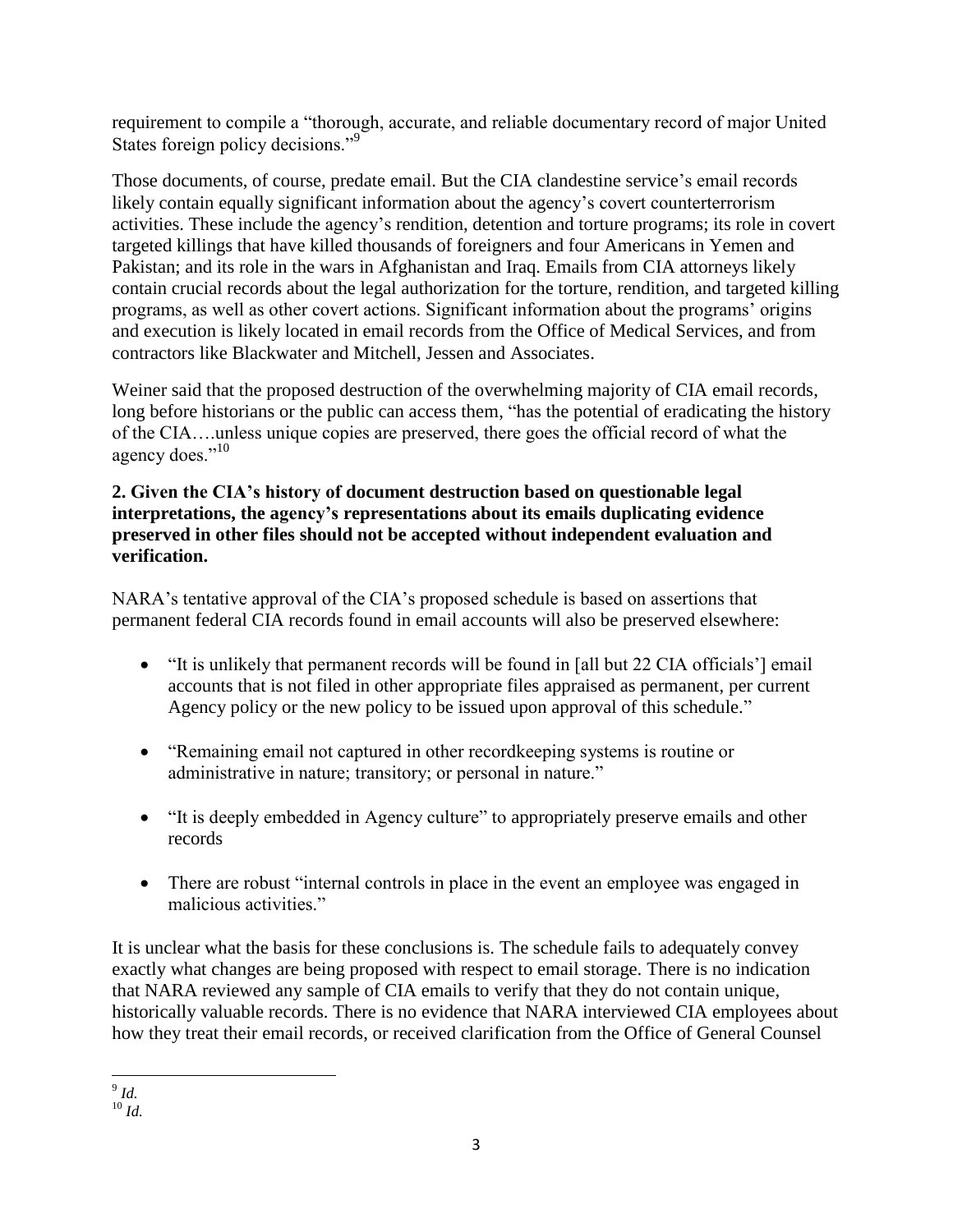about how the agency interprets its obligations under the National Records Act. There is no description of the internal controls in place that prevent destruction of evidence, other than a vague reference to "current Agency policy or the new policy to be issued upon approval of this schedule."

It is essential that NARA thoroughly investigate and publicly clarify all these issues before approving the schedule. As CIA historian Tim Weiner said, "the regulation as proposed relies on the good faith of the CIA" to preserve the history of its activities. But in the past, the CIA has repeatedly destroyed records that "are embarrassing," "disclose mistakes," or "reflect poorly on the conduct of the CIA."<sup>11</sup> Weiner continued, "It cannot be left to the CIA to determine what is a record of historical significance….this regulation cannot be allowed to be promulgated unless there is a systemic, orderly, legally enforced way to systematically preserve these documents."<sup>12</sup>

In many cases, the CIA has justified the destruction of evidence by using an extremely narrow definition of what constitutes a "permanent record." Documents with unique, historical value have been categorized as "nonrecords", eligible for immediate destruction, or "working papers," which may be destroyed at regular intervals if not incorporated into a final version and circulated to high-level CIA officers.<sup>13</sup> This has contributed to incidents where crucial documents were destroyed, and the CIA has refused to acknowledge that their destruction violated any law.

## *a. Case study: the CIA's claim that torture videos were "not federal records"*

In a 2000 report on CIA records management, NARA found that the CIA was taking the position that all Operational Activity Files held at clandestine service field sites were "non-record," and they were not legally required to preserve them.<sup>14</sup> This prompted NARA to conduct a more thorough review of the clandestine service's files, including "the examination of a large number of files as well as a detailed and extensive review of agency regulations and guidance."<sup>15</sup> NARA found that "files and documents that warrant permanent preservation" and "document some of the most important and sensitive activities of U.S. government" were being destroyed as "nonrecords."<sup>16</sup>

In response, NARA recommended a revised schedule, which required that CIA operational files be preserved as permanent.<sup>17</sup> But despite NARA's best efforts, the CIA did not agree to that schedule for over five years.<sup>18</sup> In the interim, the CIA destroyed crucial evidence stored in

[http://www.dcoxfiles.com/governmentattic/8.pdf.](http://www.dcoxfiles.com/governmentattic/8.pdf)

 $\overline{a}$ <sup>11</sup> *Id.*

 $^{12}$  *Id.* 

<sup>13</sup> *See generally* Douglas Cox, *Burn After Viewing: The CIA's Destruction of the Abu Zubaydah Tapes and the Law of Federal Records*, Journal of National Security Law And Policy (June 2011), available at [http://jnslp.com/wp](http://jnslp.com/wp-content/uploads/2011/06/04_Cox.pdf)content/uploads/2011/06/04 Cox.pdf.

<sup>&</sup>lt;sup>14</sup> National Archives and Records Administration, *NARA Evaluation: Records Management in the Central Intelligence Agency* (2000) at 54, available at [http://fas.org/sgp/othergov/naracia.pdf.](http://fas.org/sgp/othergov/naracia.pdf)

<sup>&</sup>lt;sup>15</sup>Letter from Michael J. Kurtz, Assistant Archivist for Records Services, NARA, to Edmund Cohen, Director, Office of Information Management, CIA, February 8, 2001, available at

<sup>16</sup> *Id.* <sup>17</sup> *Id.*

<sup>&</sup>lt;sup>18</sup> Central Intelligence Agency, Records Schedule N1-263-06-1: Operational Activity Files (2006), available at [http://www.docexdocs.com/n1263061.pdf.](http://www.docexdocs.com/n1263061.pdf)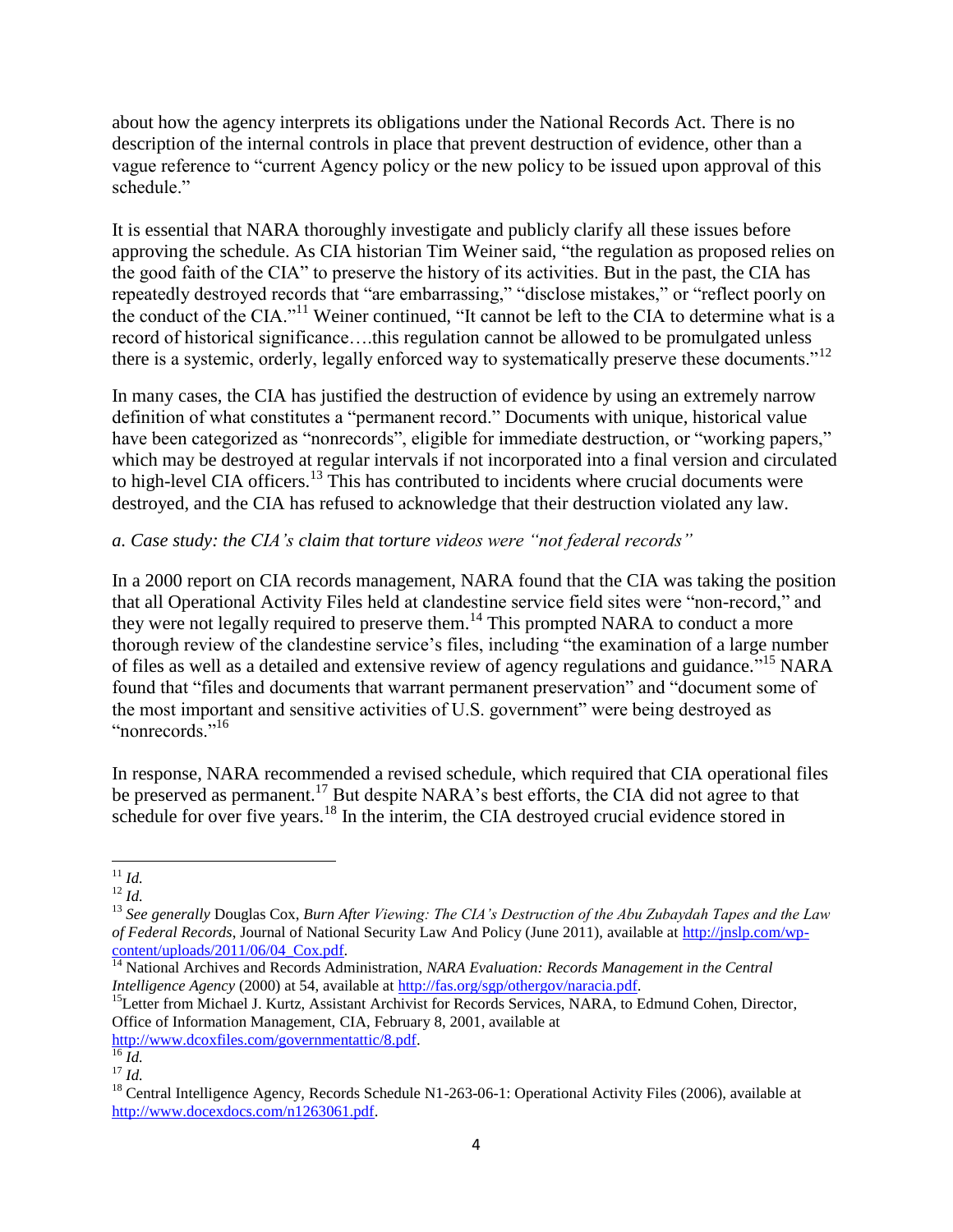Operational Activity Files: videotapes of the agency's waterboarding and use of other torture techniques at a black site in Thailand.<sup>19</sup>

On November 8, 2005, Jose Rodriguez, then the head of the CIA's clandestine service, sent a cable ordering the destruction of videos of the "enhanced interrogations" of Abu Zubaydah and Abd al Rahim Al Nashiri, using an industrial strength shredder. Both Rodriguez and his CIA superiors maintained afterwards that the destruction of the tapes was legally permissible.<sup>20</sup> Soon after the tape destruction became public, a spokesperson told *Newsweek* that "[t]he bottom line is that these videotapes were not federal records as defined by the Federal Records Act."<sup>21</sup> Then-CIA Director Michael Hayden said that the tapes were destroyed "in the absence of any legal or internal reason to keep them," and "in line with the law." $^{22}$ 

Jose Rodriguez did eventually receive an administrative reprimand over the incident, but as described in his memoirs, the reprimand did *not* state that his destruction of the tapes violated any laws, and its practical effect "is nil." He wrote, "If the Agency ever declassifies my letter of reprimand and gives me a copy, I'll have it framed. To me it says: Courage to Act.<sup>223</sup>

The CIA has never publicly changed its position on the legality of the tapes' destruction. The agency has also failed to respond substantively to inquiries from NARA about the destruction of the videos on December 10, 2007 and November 18, 2010.<sup>24</sup> The CIA has not submitted a report to NARA under 36 CFR §1230.14, as it would be required to do if it determined that an unlawful destruction of records had occurred.

available at [http://www.nytimes.com/2009/03/03/washington/03web-intel.html?\\_r=0.](http://www.nytimes.com/2009/03/03/washington/03web-intel.html?_r=0) 20 Jose Rodriguez, *Hard Measures* (2012) at 181-218; John Rizzo, *Company Man* (2014) at 17-19; Central Intelligence Agency Press Release, *Director's Statement on the Taping of Early Detainee Interrogations*, December 6, 2007, available at [https://www.cia.gov/news-information/press-releases-statements/press-release-archive-](https://www.cia.gov/news-information/press-releases-statements/press-release-archive-2007/taping-of-early-detainee-interrogations.html)[2007/taping-of-early-detainee-interrogations.html.](https://www.cia.gov/news-information/press-releases-statements/press-release-archive-2007/taping-of-early-detainee-interrogations.html) *See also* Douglas Cox, *Burn After Viewing: The CIA's Destruction of the Abu Zubaydah Tapes and the Law of Federal Records*, Journal of National Security Law And Policy (June 2011), available at [http://jnslp.com/wp-content/uploads/2011/06/04\\_Cox.pdf.](http://jnslp.com/wp-content/uploads/2011/06/04_Cox.pdf)

 $\overline{\phantom{a}}$ <sup>19</sup> *See, e.g.,* Mark Mazzetti, *U.S. Says CIA Destroyed 92 Tapes of Interrogations*, New York Times, March 2, 2009,

<sup>&</sup>lt;sup>21</sup> Michael Isikoff, *The CIA and the Archives*, Newsweek, December 20, 2007, available at [http://www.newsweek.com/cia-and-archives-94445.](http://www.newsweek.com/cia-and-archives-94445)

<sup>22</sup> Central Intelligence Agency Press Release, *Director's Statement on the Taping of Early Detainee Interrogations*, December 6, 2007, available at [https://www.cia.gov/news-information/press-releases-statements/press-release](https://www.cia.gov/news-information/press-releases-statements/press-release-archive-2007/taping-of-early-detainee-interrogations.html)[archive-2007/taping-of-early-detainee-interrogations.html.](https://www.cia.gov/news-information/press-releases-statements/press-release-archive-2007/taping-of-early-detainee-interrogations.html)

<sup>23</sup> Jose Rodriguez, *Hard Measures* (2012), at 260-262.

<sup>&</sup>lt;sup>24</sup> Letter from Paul M. Wester, Director, Modern Records Programs, NARA, to Joseph Lambert, Director,

Information Management Services, CIA, Dec. 10, 2007, available at [http://www.dcoxfiles.com/1.pdf;](http://www.dcoxfiles.com/1.pdf) Letter from Joseph W. Lambert, Director, Information Management Services, CIA to Paul M. Wester, Director, Modern Records Programs, NARA, Jan. 10, 2008, available at [http://www.dcoxfiles.com/10.pdf;](http://www.dcoxfiles.com/10.pdf) Letter from Paul M. Wester, Director, Modern Records Programs, NARA, to Joseph Lambert, Director, Information Management Services, CIA, November 18, 2010, available at [http://www.dcoxfiles.com/11.pdf;](http://www.dcoxfiles.com/11.pdf) Letter from Joseph W. Lambert, Director, Information Management Services, CIA to Paul M. Wester, Director, Modern Records Programs, NARA, December 7, 2010, available at [http://www.dcoxfiles.com/10.pdf;](http://www.dcoxfiles.com/10.pdf) Douglas Cox, "Yes, the CIA Really Would Have Destroyed the Panetta Review," March 17, 2014, available at [http://www.docexblog.com/2014/03/yes-cia-really-would-have](http://www.docexblog.com/2014/03/yes-cia-really-would-have-destroyed.html)[destroyed.html](http://www.docexblog.com/2014/03/yes-cia-really-would-have-destroyed.html) (stating that the CIA failed to respond to the National Archives' inquiry about the tapes even after the closure of all criminal investigations regarding its interrogation program).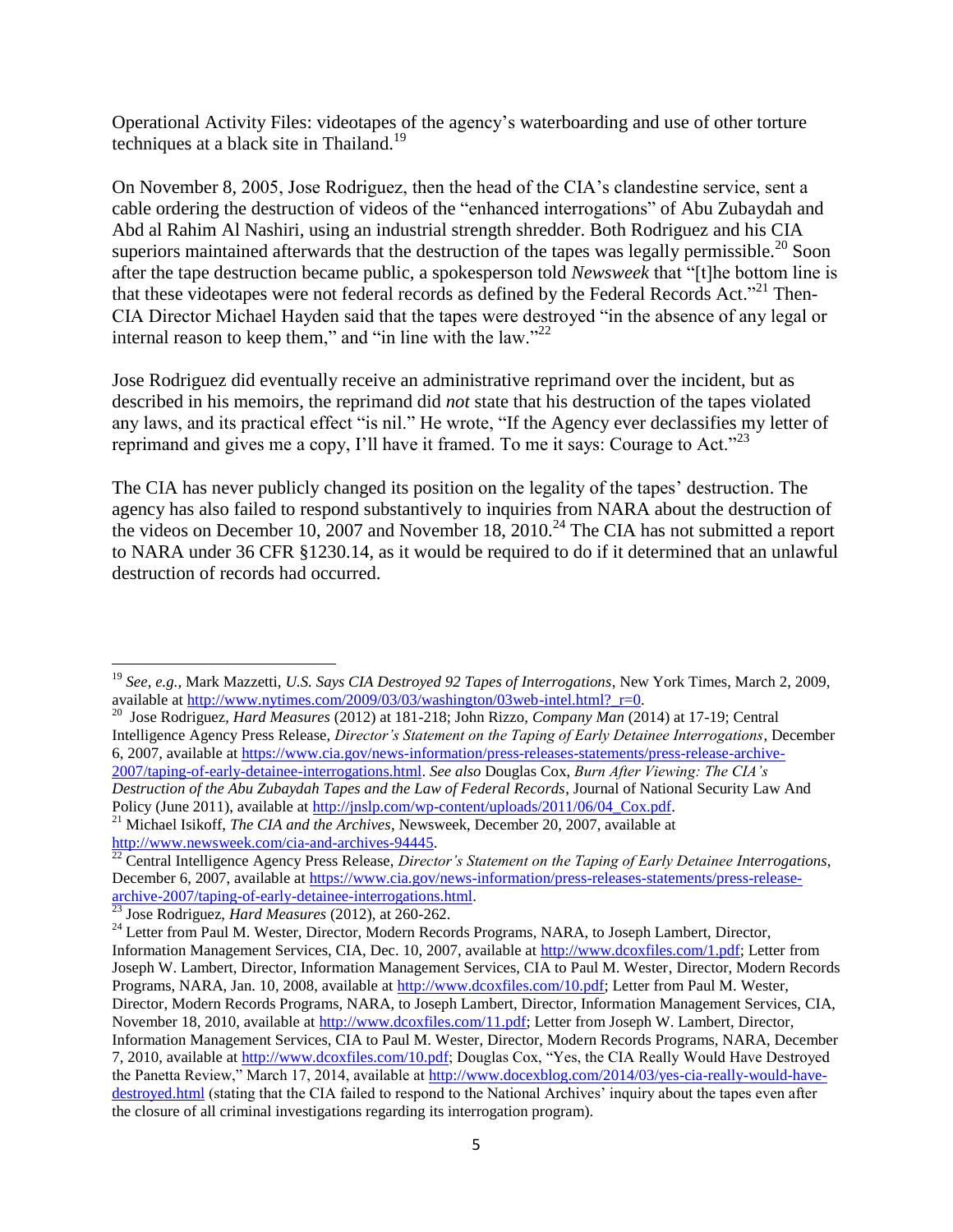#### *b. Other incidents of document loss or destruction*

Even without the CIA's defense of its legality, the destruction of the torture videos could not be dismissed as an isolated incident. There are too many other cases where the CIA has lost or destroyed crucial records. A partial list of examples is below.

• Certain portions of the Abu Zubaydah and Abd al Rahim Al Nashiri interrogation videos were erased or damaged years before Rodriguez destroyed the rest, although it is not clear whether this was deliberate or accidental. In 2003, the CIA Office of the Inspector General (OIG) reviewed videotapes of interrogation sessions at a CIA black site, and found that the tapes from 21 hours of interrogations were not viewable:

> OIG found 11 interrogation videotapes to be blank. Two others were blank except for one or two minutes of recording. Two others were broken and could not be reviewed. OIG compared the videotapes to [redacted] logs and cables and identified a 21-hour period of time, which included two waterboard sessions, that was not captured on the videotapes.<sup>25</sup>

- On November 4, 2003, a CIA "ghost detainee" named Manadel Jamadi was killed during an interrogation at Abu Ghraib. Based on press and government reports, CIA personnel lost or destroyed a key piece of physical evidence in Jamadi's death: a bloodstained sandbag that was used to "hood" Jamadi during his interrogation.  $^{26}$  The CIA Office of the Inspector General found that CIA employees' explanation for their removal of the hood was "not believable" and could not be corroborated.<sup>27</sup>
- Many CIA records regarding the Iran-Contra scandal were deliberately destroyed. As Tim Weiner said, "the people directly involved in the Iran Contra affair fed so many records into the shredder that they jammed the shredder."<sup>28</sup> Colonel Oliver North, the National Security Council officials who oversaw the "shredding parties," testified that he did so after CIA director William J. Casey told him to "clean up the files."<sup>29</sup>

 $\overline{\phantom{a}}$ 

<sup>25</sup> Central Intelligence Agency Inspector General, *Special Review: Counterterrorism Detention and Interrogation Activities, September 2001-October 2003* (May 2004), at 37, available at [http://media.luxmedia.com/aclu/IG\\_Report.pdf.](http://media.luxmedia.com/aclu/IG_Report.pdf)

<sup>&</sup>lt;sup>26</sup> Adam Zagorin, *Haunted by Homicide: Federal Grand Jury Investigates War Crimes and Torture in Death of 'the Iceman' at Abu Ghraib, Plus Other Alleged CIA Abuses,* Time, June 13, 20111, available at

http://nation.time.com/2011/06/13/haunted-by-homicide-federal-grand-jury-investigates-war-crimes-and-torture-indeath-of-the-ice-man-at-abu-ghraib-and-other-alleged-cia-abuses/

<sup>27</sup> *Report of the Constitution Project Task Force on Detainee Treatment* (April 2013) at 97, available at [http://detaineetaskforce.org/read/#/114/zoomed.](http://detaineetaskforce.org/read/#/114/zoomed)

 $^{28}$  OpenTheGovernment.org interview with Tim Weiner, October 23, 2014.

<sup>&</sup>lt;sup>29</sup> William M. Welch, *North Portrays Casey as Godfather of His Covert* Operations, Associated Press, July 9, 1987, available at [http://www.apnewsarchive.com/1987/North-Paints-Casey-As-Godfather-of-His-Covert-Operations-](http://www.apnewsarchive.com/1987/North-Paints-Casey-As-Godfather-of-His-Covert-Operations-With-PM-US-Iran-Contra-Rdp-Bjt/id-fdc7c08ba205450d4c8bed6637dd7671)[With-PM-US-Iran-Contra-Rdp-Bjt/id-fdc7c08ba205450d4c8bed6637dd7671;](http://www.apnewsarchive.com/1987/North-Paints-Casey-As-Godfather-of-His-Covert-Operations-With-PM-US-Iran-Contra-Rdp-Bjt/id-fdc7c08ba205450d4c8bed6637dd7671) William M. Welch, *Testimony Stirs Curiosity About Casey's Role*, Associated Press, July 20, 1987, available at

[http://news.google.com/newspapers?nid=1876&dat=19870720&id=6y0sAAAAIBAJ&sjid=c84EAAAAIBAJ&pg=](http://news.google.com/newspapers?nid=1876&dat=19870720&id=6y0sAAAAIBAJ&sjid=c84EAAAAIBAJ&pg=6877,1334303) [6877,1334303.](http://news.google.com/newspapers?nid=1876&dat=19870720&id=6y0sAAAAIBAJ&sjid=c84EAAAAIBAJ&pg=6877,1334303) Casey died of a brain tumor several months before North's testimony, so it is impossible to know whether he would have disputed this claim.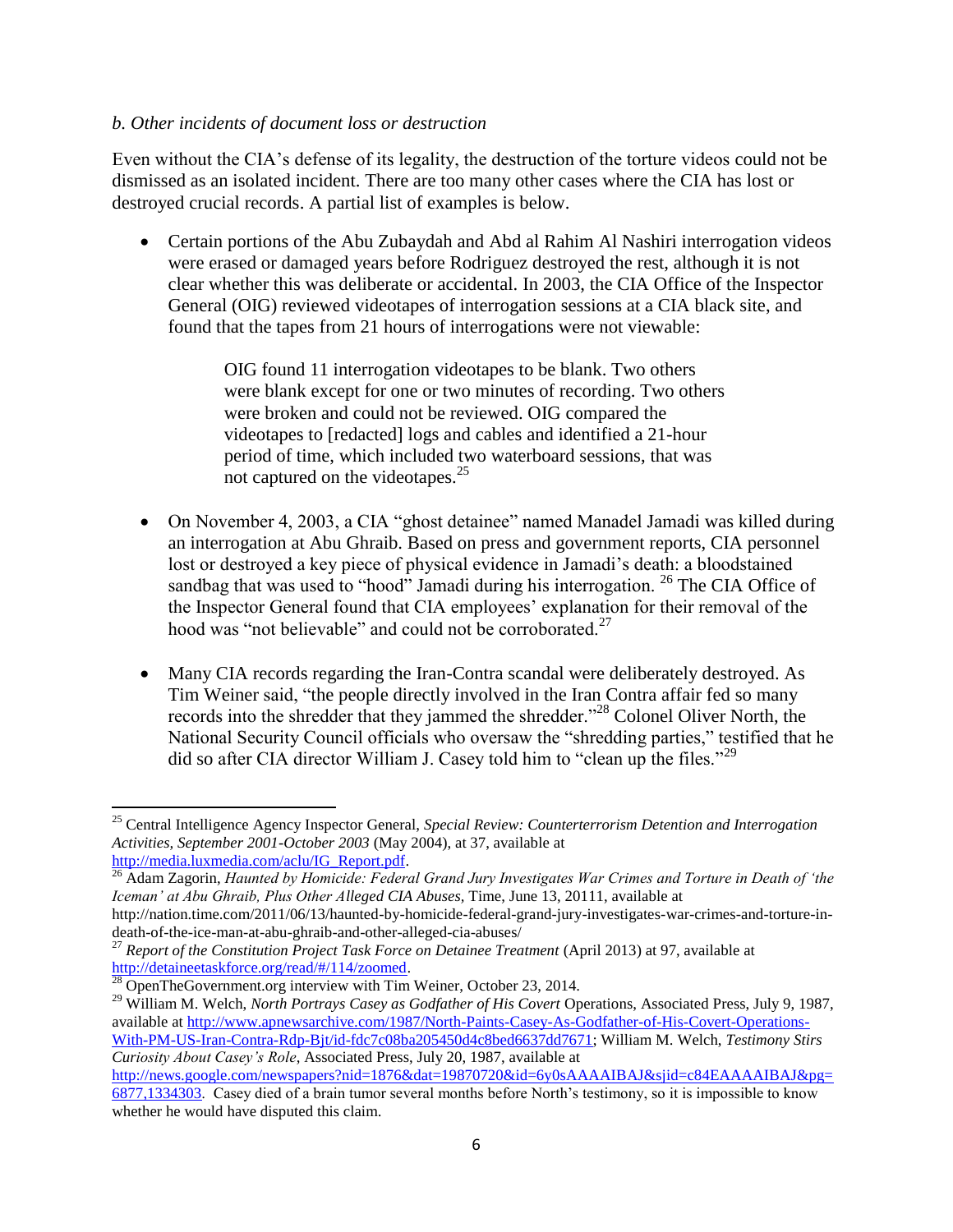- The CIA lost or destroyed most of its documents on its role in the 1953 coup in Iran. According to former CIA historian Nick Cullather, the "culture of destruction" of records at the agency resulted in the loss of many Cold War records. "Iran—there's nothing. Indonesia—very little. Guyana—that was burned," Cullather told the *New York Times*. 30 In response, former CIA director R. James Woolsey said that ''If anything of substantive importance that was an only copy was destroyed at any time…this is a terrible breach of faith with the American people and their ability to understand their own history.<sup>31</sup> But the CIA's official response to the National Archives was that its Iran records, and other destroyed records from the same period, were "working files eligible for disposal."<sup>32</sup>
- In 1972, CIA Director Richard Helms ordered the complete destruction of the files of the MKULTRA project. MKULTRA, as described by the Supreme Court, involved "the research and development of chemical, biological, and radiological materials capable of employment in clandestine operations to control human behavior."<sup>33</sup> Some of the experiments are known to involve the administration of LSD and other drugs to prisoners without their consent. The program has been linked to several deaths, but its history will never be fully known due to the destruction of most relevant documents.<sup>34</sup> Tim Weiner said of the destruction of "25 years of records" from MKULTRA: "the national security of the United States was not the issue. It was the violation of the laws of God and man that were at issue."<sup>35</sup>

#### *c. The need for a more thorough assessment*

To ensure that the CIA does not exploit ambiguities in the proposed schedule to justify destruction of unique, essential records, NARA should take several steps before granting the CIA increased authority to destroy its email records.

First, NARA should require a substantive response from the CIA to its inquiries about the destruction of interrogation videos in 2005. In the past, the CIA has argued that it cannot answer NARA's questions because of pending criminal investigations. But the last Department of Justice investigation into the CIA program closed in 2012, without any criminal charges filed. Nine years have passed since the tapes were destroyed; nearly seven years have passed since NARA asked the CIA to account for their destruction; and two years have passed since the last criminal investigation into the incident ended. It is well past time for the CIA to provide an explanation of why it believed such crucial documents were "not federal records," how it understands its obligations under the Federal Records Act, and what measures it has taken to prevent a repeat of the tape destruction incident.

<sup>33</sup> *CIA v. Sims*, 471 U.S. 159 (1985), available at

l

<sup>30</sup> Tim Weiner, *CIA Destroyed Files on 1953 Iran Coup*, New York Times, May 29, 1997, available at <http://www.nytimes.com/1997/05/29/us/cia-destroyed-files-on-1953-iran-coup.html>  $\overline{\overline{31}}$ *Id.* 

<sup>32</sup> National Archives and Records Administration, *Records Management in the Central Intelligence Agency* (March 2000) at 29, n.1, available at [http://fas.org/sgp/othergov/naracia.pdf.](http://fas.org/sgp/othergov/naracia.pdf)

[http://caselaw.lp.findlaw.com/scripts/getcase.pl?court=US&vol=471&invol=159.](http://caselaw.lp.findlaw.com/scripts/getcase.pl?court=US&vol=471&invol=159)

<sup>34</sup> Tim Weiner, *Legacy of Ashes* (2008) at 73-74.

<sup>&</sup>lt;sup>35</sup> OpenTheGovernment.org interview with Tim Weiner, October 23, 2014.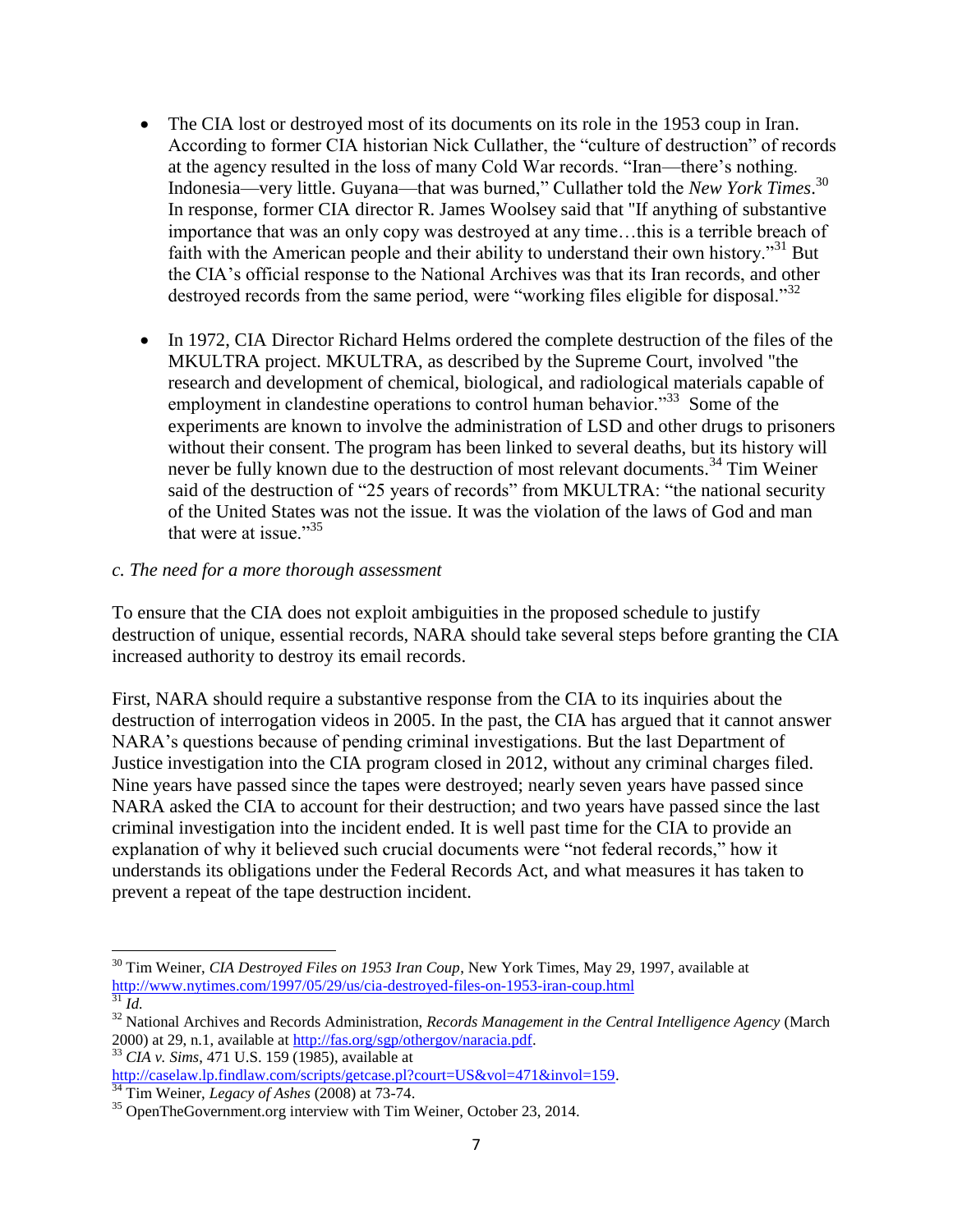Second, before approving a schedule that increases the CIA's authority to destroy emails, NARA should undertake an assessment of the CIA's email records comparable to its thorough examination of the agency's Operational Activity Files in 2000 and 2001. NARA should:

- Review a large, representative sample of emails, particularly from accounts of high level officials who are *not* among the 22 listed in the proposed schedule.
- Review a sample of other files that email records are said to duplicate, to ensure that emails are in fact being permanently stored there when appropriate.
- Review in detail both the CIA's existing policy guidance and new policy guidance on email records.
- Consult with the CIA's Office of the General Counsel and Office of Information Management Services, to ensure that the CIA and NARA are interpreting key terms in the proposed schedule the same way.
- Interview CIA employees about how they manage email records in practice.
- Consult with the agency's Chief Historian and history staff, Office of the Inspector General and his staff, Inspector General's office staff, the CIA Historical Review panel, and the agency's congressional overseers.

## **3. The retention period should be increased to ensure the preservation of relevant documents for litigation and Congressional oversight.**

Deleting CIA employees' and contractors' emails immediately upon their separation from the agency—as this proposal appears to authorize—would likely lead to the loss of records that are essential for Congressional oversight and for court cases with high public interest. There are two major reasons for this.

First, due to classification, the public often does not learn the details of CIA covert actions and clandestine collection programs for years or decades after they occur. This delays the commencement of Freedom of Information Act suits, other civil suits, habeas corpus and criminal cases for many years.<sup>36</sup>

In many cases, there is also a significant delay before the CIA informs Congress of its most sensitive activities—even members and staff of the intelligence oversight committees. For example, the full Congressional intelligence committees were not informed of the CIA's rendition, detention and interrogation program until September 2006. The Senate Intelligence

l <sup>36</sup> In some cases this classification is warranted by national security concerns. In many others, it is not. *See generally*  J. William Leonard, *Yet Again, CIA is Concealing Information Americans Should See*, Defense One, August 20, 2014, available at [http://www.defenseone.com/ideas/2014/08/cia-torture-report-just-latest-information-americans](http://www.defenseone.com/ideas/2014/08/cia-torture-report-just-latest-information-americans-should-see/91979/)[should-see/91979/](http://www.defenseone.com/ideas/2014/08/cia-torture-report-just-latest-information-americans-should-see/91979/) (former head of NARA's Information Security Oversight Office writes that "my 40 years of experience in the world of government secrecy taught me that the CIA rarely if ever acts in good faith when it comes to transparency").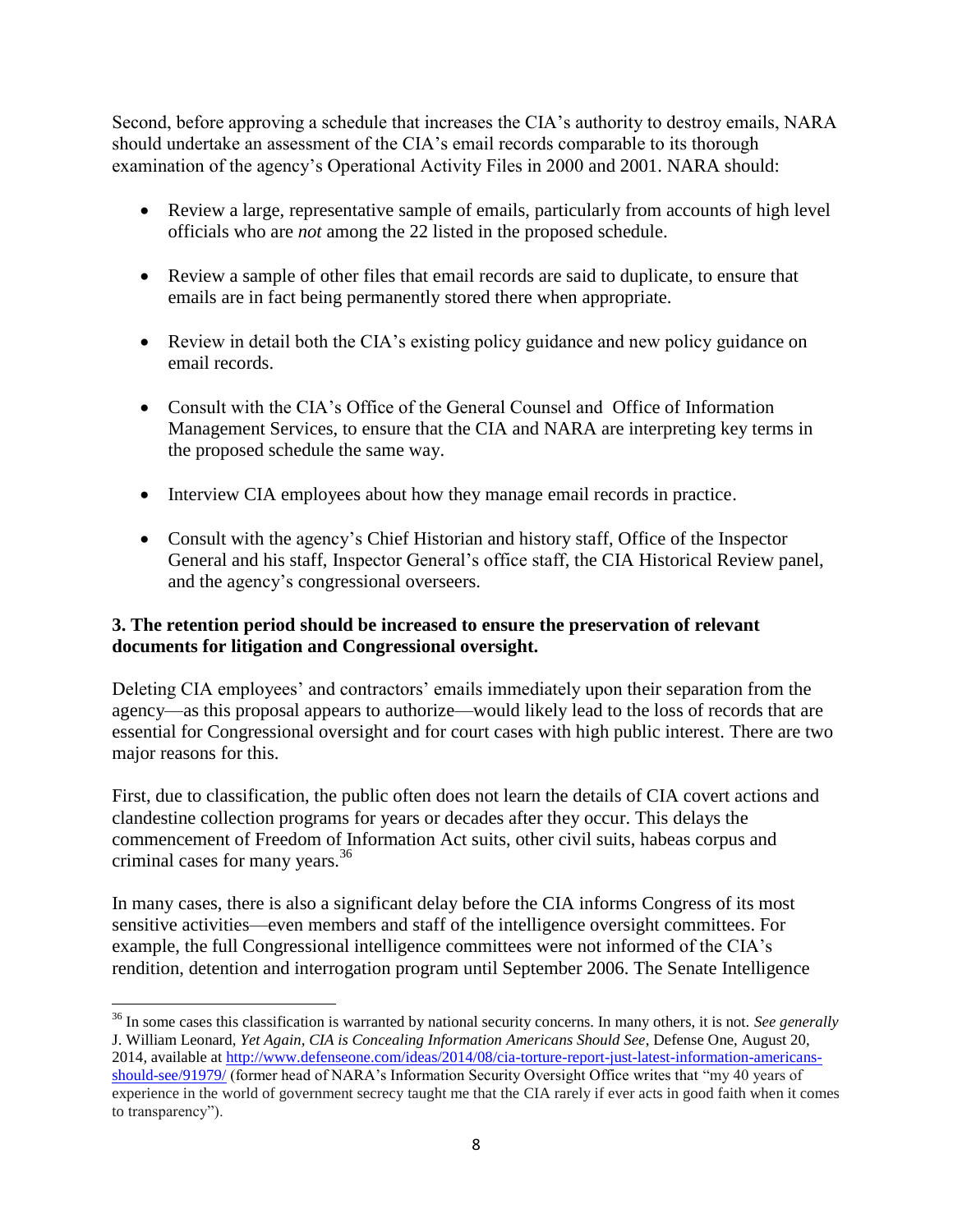Committee's full study of program did not begin until 2009.<sup>37</sup> If this email schedule had been in place, many relevant records could have been destroyed before Senate investigators had a chance to review them.

Similar restrictions have applied to other programs. The CIA withheld details of a contemplated plan to hire Blackwater to kill or capture members of Al Qaeda from the intelligence committees for seven years.<sup>38</sup> There are at least five or six Office of Legal Counsel opinions on targeted killing that no member of Congress has been allowed to see. Members of the Senate Intelligence Committee have said that they do not fully understand what surveillance operations the intelligence community—including the CIA—is conducting under the Executive Order 12333. $^{39}$ There are even greater restrictions on the information provided to Senators and Representatives who do not sit on the intelligence committees.

Second, in many instances the CIA has resisted its obligation to preserve and turn over relevant records even after a court case or a Congressional investigation begins. The following is a partial list of examples:

- The CIA destroyed the interrogation videotapes despite their relevance to multiple court cases and to the 9/11 Commission's investigation. 40
- As Senator Dianne Feinstein described in a speech this March, on at least three occasions, documents relevant to the Senate Intelligence Committee's investigation of the CIA's torture program disappeared from Senate computers without explanation.<sup>41</sup>
- Over the past few months, government attorneys represented multiple times to both federal courts and military commissions that the Executive Branch did not possess a copy of the Senate Intelligence Committee's full, over-6000 page study on the CIA's detention

 $\overline{\phantom{a}}$ 

<sup>39</sup> Barton Gellman and Ashkan Soltani, *NSA Collects Millions of Address Books Globally*, Washington Post, October 14, 2013, available at [http://www.washingtonpost.com/world/national-security/nsa-collects-millions-of-e-mail](http://www.washingtonpost.com/world/national-security/nsa-collects-millions-of-e-mail-address-books-globally/2013/10/14/8e58b5be-34f9-11e3-80c6-7e6dd8d22d8f_print.html)[address-books-globally/2013/10/14/8e58b5be-34f9-11e3-80c6-7e6dd8d22d8f\\_print.html](http://www.washingtonpost.com/world/national-security/nsa-collects-millions-of-e-mail-address-books-globally/2013/10/14/8e58b5be-34f9-11e3-80c6-7e6dd8d22d8f_print.html) (quoting Senate Intelligence Committee staff member's statement that "In general, the committee is far less aware of operations conducted under 12333"); Kim Zetter, *Pro-Privacy Senator Wyden on Fighting the NSA From Inside the System*, Wired, October 23, 2014, available at<http://www.wired.com/2014/10/senator-ron-wyden-q-a/> (quoting Senator Ron Wyden's statement that "I'm not sure we're at the bottom or close to it" in understanding how Executive Order 12333 is used).

<sup>&</sup>lt;sup>37</sup> Senator Dianne Feinstein, Floor Statement on Intel Committee's CIA Detention, Interrogation Report, March 11, 2014, available at [http://www.feinstein.senate.gov/public/index.cfm/2014/3/feinstein-statement-on-intelligence](http://www.feinstein.senate.gov/public/index.cfm/2014/3/feinstein-statement-on-intelligence-committee-s-cia-detention-interrogation-report)[committee-s-cia-detention-interrogation-report.](http://www.feinstein.senate.gov/public/index.cfm/2014/3/feinstein-statement-on-intelligence-committee-s-cia-detention-interrogation-report)

<sup>38</sup> Mark Mazzetti,*CIA Sought Blackwater's Help to Kill Jihadists*, New York Times, August 19, 2009, available at [http://www.nytimes.com/2009/08/20/us/20intel.html.](http://www.nytimes.com/2009/08/20/us/20intel.html)

<sup>40</sup> Transcript of August 1, 2011 Contempt Hearing before Judge Alvin Hellerstein, *American Civil Liberties Union v. Department of Defense* (04-cv-4151), available at

[https://www.aclu.org/files/assets/20110801\\_transcript\\_of\\_contempt\\_hearing.pdf;](https://www.aclu.org/files/assets/20110801_transcript_of_contempt_hearing.pdf) *Abdullah v. Bush,* 534 F. Supp. 2d 22, 23 (D.D.C. 2008); *U.S. v. Moussaoui*, 591 F.3d 263, 305-307 (4th Cir. 2010); Thomas H. Kean & Lee H. Hamilton, *Stonewalled by the CIA*, New York Times, January 2, 2008, available at [http://www.nytimes.com/2008/01/02/opinion/02kean.html.](http://www.nytimes.com/2008/01/02/opinion/02kean.html)

<sup>&</sup>lt;sup>41</sup> Senator Dianne Feinstein, Floor Statement on Intel Committee's CIA Detention, Interrogation Report, March 11, 2014, available at [http://www.feinstein.senate.gov/public/index.cfm/2014/3/feinstein-statement-on-intelligence](http://www.feinstein.senate.gov/public/index.cfm/2014/3/feinstein-statement-on-intelligence-committee-s-cia-detention-interrogation-report)[committee-s-cia-detention-interrogation-report.](http://www.feinstein.senate.gov/public/index.cfm/2014/3/feinstein-statement-on-intelligence-committee-s-cia-detention-interrogation-report)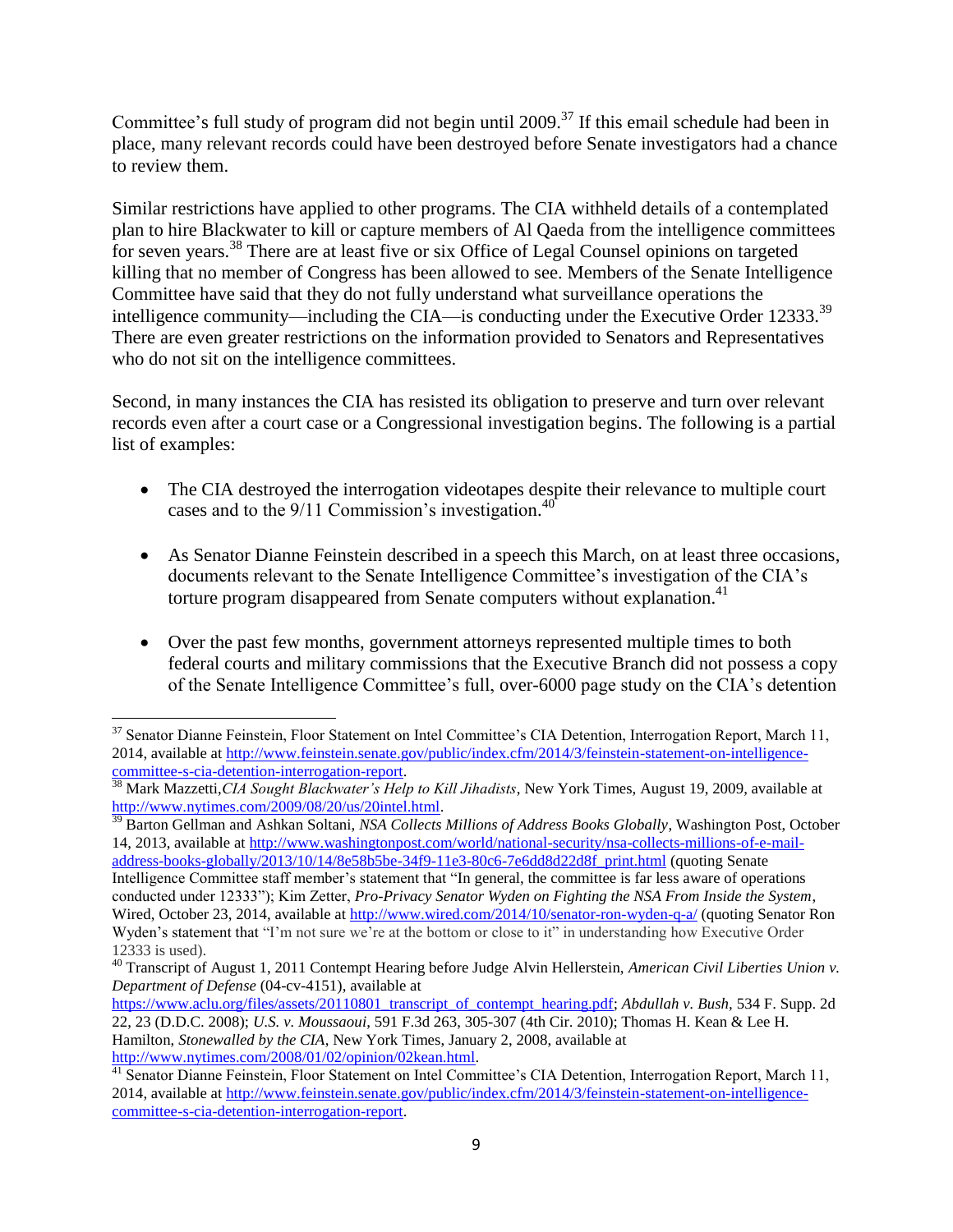and interrogation program.<sup>42</sup> In early October, the Department of Justice admitted that these claims were inaccurate, and the CIA had received the full Senate report some time ago. The only explanation given for the government's prior statements to the contrary was that the CIA "didn't realize that they had it" due to a "miscommunication" or the fact that the report was stored on a compact disc. $43$ 

• In the Guantanamo military commissions, the accused September 11 and U.S.S. Cole plotters' torture by the CIA is likely to be crucial to their attorneys' arguments against a death sentence. But according to defense lawyers, the government refuses to turn over crucial evidence about the CIA torture program in discovery, although defense counsel hold Top Secret-SCI clearances. Instead, to date, the prosecution has offered summaries of classified evidence that the CIA determines that defense lawyers have a "need to know." Defense counsel have said these summaries are "false," "misleading," and "woefully inadequate for any meaningful presentation in a capital trial."<sup>44</sup>

Based on this history, NARA should not approve the proposed schedule without a detailed examination of how the CIA intends to preserve relevant emails in case they become necessary to litigation and/or Congressional investigations.

Before approving the schedule, NARA should also review the forthcoming Executive Summary of the Senate Select Committee on Intelligence's study of the CIA's detention and interrogation program, to determine to what extent the intelligence committee relied on emails that might be eligible for deletion under this schedule. The undersigned organizations request permission to supplement these comments after the Senate report is released.

### **4. Even if the CIA's emails are archived elsewhere, they may be saved in files that are not subject to the Freedom of Information Act and the Mandatory Declassification Review process.**

NARA's appraisal of the proposed records schedule states that information in emails is likely "[c]aptured elsewhere in permanent records" such as "Finished Intelligence Reports; Operational Activity files; Policy and Planning files; and Intelligence Collection and Operation files." But some of those collections are exempt from Freedom of Information Act (FOIA) searches under the CIA Information Act of 1984, and from mandatory declassification review requests under

l

<sup>42</sup> E.g. Transcript of September 4, 2014 Status Conference before Judge James Boasberg, *American Civil Liberties Union v. Central Intelligence Agency* (13-cv-1870), available at

[https://www.aclu.org/sites/default/files/assets/leopold\\_aclu\\_v.\\_cia\\_doj\\_\\_9-4-14.pdf;](https://www.aclu.org/sites/default/files/assets/leopold_aclu_v._cia_doj__9-4-14.pdf) Government's Third Notice Relating to the SSCI Report, AE206J, *United States v. Al Nashiri,* September 29, 2014, available at [http://www.mc.mil/Portals/0/pdfs/alNashiri2/Al%20Nashiri%20II%20\(AE206J\).pdf.](http://www.mc.mil/Portals/0/pdfs/alNashiri2/Al%20Nashiri%20II%20(AE206J).pdf)

<sup>43</sup> Josh Gerstein, *CIA Didn't Know it Had Senate 'Torture' Report*, Politico, October 7, 2014, available at [http://www.politico.com/blogs/under-the-radar/2014/10/cia-didnt-know-it-had-senate-torture-report-196713.html.](http://www.politico.com/blogs/under-the-radar/2014/10/cia-didnt-know-it-had-senate-torture-report-196713.html)

<sup>44</sup> Redacted Transcript of the Closed Session Dated June 14, 2013, *United States v. Al Nashiri,* 19, available at [https://www.scribd.com/doc/149295188/Al-Nashiri-II-TRANS14June2013-ClosedSession.](https://www.scribd.com/doc/149295188/Al-Nashiri-II-TRANS14June2013-ClosedSession)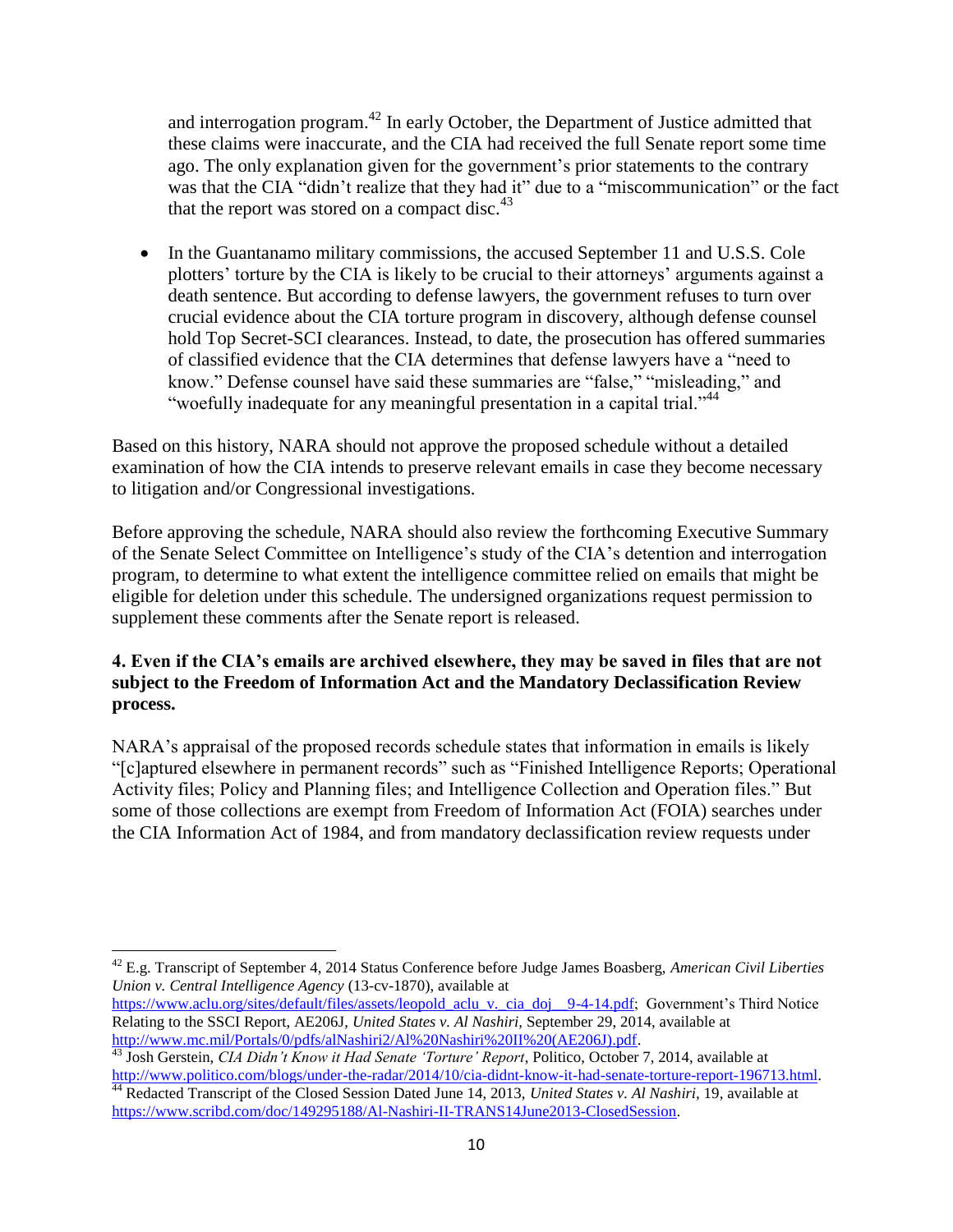Executive Order 13,526.<sup>45</sup> These include the clandestine service's Operational Activity Files and its Policy and Management Files.<sup>46</sup>

In contrast, CIA emails are subject to FOIA and mandatory declassification review requests. Such requests are often denied on national security or other grounds—but not always. The following are a few examples of CIA emails produced under the Freedom of Information Act or through mandatory declassification review, and news stories citing to those emails:

1. Emails regarding the "Panetta Review" of the CIA's detention and interrogation programs, available at [http://images.politico.com/global/2014/03/11/ciarevgrpdocs.html.](http://images.politico.com/global/2014/03/11/ciarevgrpdocs.html) Cited in Josh Gerstein, *Exclusive: CIA Emails Reveal Tension Over Terrorism Probe*, Politico, March 12, 2014, available at [http://www.politico.com/story/2014/03/exclusive](http://www.politico.com/story/2014/03/exclusive-cia-emails-reveal-tension-over-terrorism-probe-104561.html)[cia-emails-reveal-tension-over-terrorism-probe-104561.html.](http://www.politico.com/story/2014/03/exclusive-cia-emails-reveal-tension-over-terrorism-probe-104561.html)

2. Emails regarding the destruction of interrogation videos, available at [https://www.aclu.org/files/assets/cia\\_release20100415\\_p01-09.pdf](https://www.aclu.org/files/assets/cia_release20100415_p01-09.pdf) (pp. 1, 20); [https://www.aclu.org/files/assets/cia\\_release20100415\\_p10-18.pdf](https://www.aclu.org/files/assets/cia_release20100415_p10-18.pdf) (pp. 32-33); [https://www.aclu.org/files/assets/cia\\_release20100415\\_p19-27.pdf](https://www.aclu.org/files/assets/cia_release20100415_p19-27.pdf) (pp. 4-6, 16-21, 30- 34)

3. Emails indexed, though not produced, regarding the destruction of interrogation videos and the CIA's interrogation program generally, available at http://www.aclu.org/files/assets/20091124 Chronology of Videotapes.pdf; <http://ccrjustice.org/files/2008-06-25%20Vaughn%20Index%20Chart%20FILED.pdf> http://www.aclu.org/files/assets/20091120 Govt Para 4 55 Hardcopy Vaughn Index.p [df](http://www.aclu.org/files/assets/20091120_Govt_Para_4_55_Hardcopy_Vaughn_Index.pdf)

4. Email correspondence between reporters and the CIA Office of Public Affairs, available at [https://firstlook.org/theintercept/document/2014/09/04/email](https://firstlook.org/theintercept/document/2014/09/04/email-correspondence-reporters-cia-flacks/)[correspondence-reporters-cia-flacks/.](https://firstlook.org/theintercept/document/2014/09/04/email-correspondence-reporters-cia-flacks/) Cited in Ken Silverstein, *The CIA's Mop-Up Man: L.A. Times Reporter Cleared Stories With Agency Before Publication*, The Intercept, September 4, 2014, available at [https://firstlook.org/theintercept/2014/09/04/former-l](https://firstlook.org/theintercept/2014/09/04/former-l-times-reporter-cleared-stories-cia-publication/)[times-reporter-cleared-stories-cia-publication/.](https://firstlook.org/theintercept/2014/09/04/former-l-times-reporter-cleared-stories-cia-publication/)

5. Email correspondence regarding CIA cafeteria complaints, available at [https://www.muckrock.com/news/archives/2014/jul/14/doc-note-cia-cafeteria](https://www.muckrock.com/news/archives/2014/jul/14/doc-note-cia-cafeteria-complaints/)[complaints/.](https://www.muckrock.com/news/archives/2014/jul/14/doc-note-cia-cafeteria-complaints/) Cited in Abby Phillip, *Russian Menus, Grapeless Jazz Salad, and Other Top-Secret Cafeteria Complaints from Inside the CIA*, Washington Post, July 14, 2014, available at [http://www.washingtonpost.com/blogs/in-the-loop/wp/2014/07/14/russian](http://www.washingtonpost.com/blogs/in-the-loop/wp/2014/07/14/russian-menus-grapeless-jazz-salad-and-other-top-secret-cafeteria-complaints-from-inside-the-cia/)[menus-grapeless-jazz-salad-and-other-top-secret-cafeteria-complaints-from-inside-the](http://www.washingtonpost.com/blogs/in-the-loop/wp/2014/07/14/russian-menus-grapeless-jazz-salad-and-other-top-secret-cafeteria-complaints-from-inside-the-cia/)[cia/.](http://www.washingtonpost.com/blogs/in-the-loop/wp/2014/07/14/russian-menus-grapeless-jazz-salad-and-other-top-secret-cafeteria-complaints-from-inside-the-cia/)

 $\overline{a}$ 

<sup>&</sup>lt;sup>45</sup> 50 U.S.C. § 3141, available at  $\frac{http://www.law.cornell.edu/uscode/text/50/3141}{http://www.law.cornell.edu/uscode/text/50/3141}$ ; Executive Order 13,526, § 3.5, December 29, 2009, available at [http://www.whitehouse.gov/the-press-office/executive-order-classified-national](http://www.whitehouse.gov/the-press-office/executive-order-classified-national-security-information)[security-information.](http://www.whitehouse.gov/the-press-office/executive-order-classified-national-security-information)

<sup>&</sup>lt;sup>46</sup> Central Intelligence Agency, Background Paper: Decennial Review of CIA Operational File Exemptions, June 28, 2005, available at [http://www.foia.cia.gov/sites/default/files/document\\_conversions/89801/DOC\\_0001309355.pdf.](http://www.foia.cia.gov/sites/default/files/document_conversions/89801/DOC_0001309355.pdf)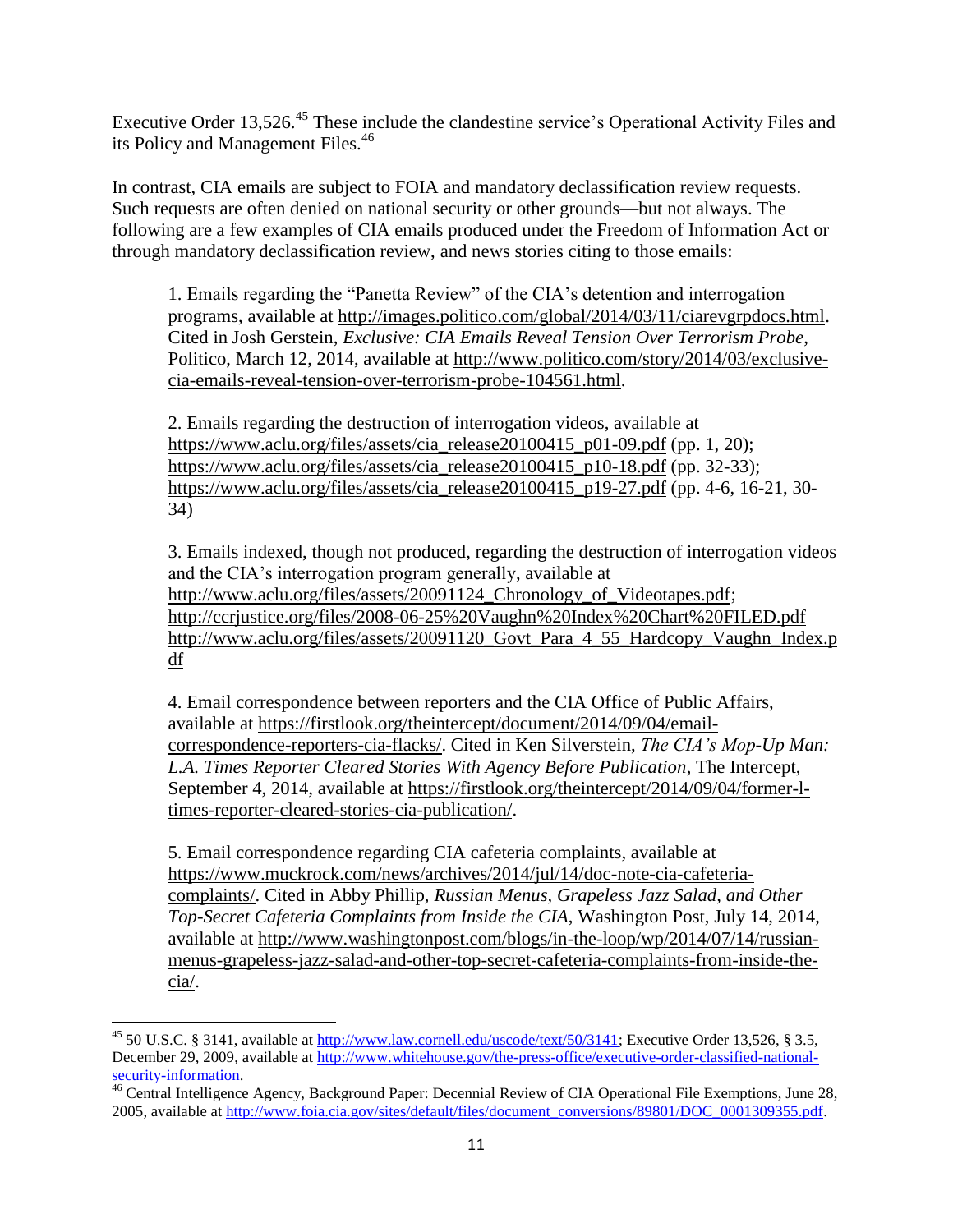Admittedly, records of the CIA's cafeteria complaints have little if any research or historic value (though the fact that they received press coverage demonstrates Americans' interest in nearly any information about the agency, no matter how mundane or trivial). But the opposite is true of CIA emails regarding the interrogation tapes and the Panetta review, both major sources of controversy between the legislative and executive branches.

In the words of CIA historian Tim Weiner, "the records of the government of the United States belong to the people of the United States." $47$  Preservation of documents in files that are categorically inaccessible to the public is not an adequate substitute for preservation of documents in files that may be searched, reviewed, and potentially released.

## **B. QUESTIONS**

1. The proposed schedule states:

Agency policy requires users to retain email that meet the definition of a record requiring longer retention in an approved recordkeeping system. Agency policy also allows disposal of temporary, transitory, or nonrecord email requiring shorter retention in accordance with General Records Schedule 23 Item 7 and other relevant GRS or Agency Records Control Schedule citations

- a. Is this a description of current CIA email retention policies, or a description of what the policies would be if the schedule is adopted?
- b. What is the CIA's current working definition of a "record" email? What is the CIA's current working definition of a "temporary, transitory, or nonrecord" email?
- c. What guidance does the CIA provide to employees and contractors as to which emails "meet the definition of a record," and how long those emails must be retained?
- d. Other than General Records Schedule 23, Item 7, what are the relevant "GRS or Agency Control Schedule citations" that currently govern email retention periods?

2. Has NARA requested or reviewed any interpretations or analyses by the CIA General Counsel's office of the CIA's obligations under the Federal Records Act?

3. The proposed schedule provides for "Non-Senior Email" to be treated as follows:

**Temporary:** After separation of staff employee, contractor, or other category of personnel, destroy at 3 years or when no longer needed, whichever is sooner.

 $\overline{\phantom{a}}$ <sup>47</sup> OpenTheGovernment.org interview with Tim Weiner, October 23, 2014.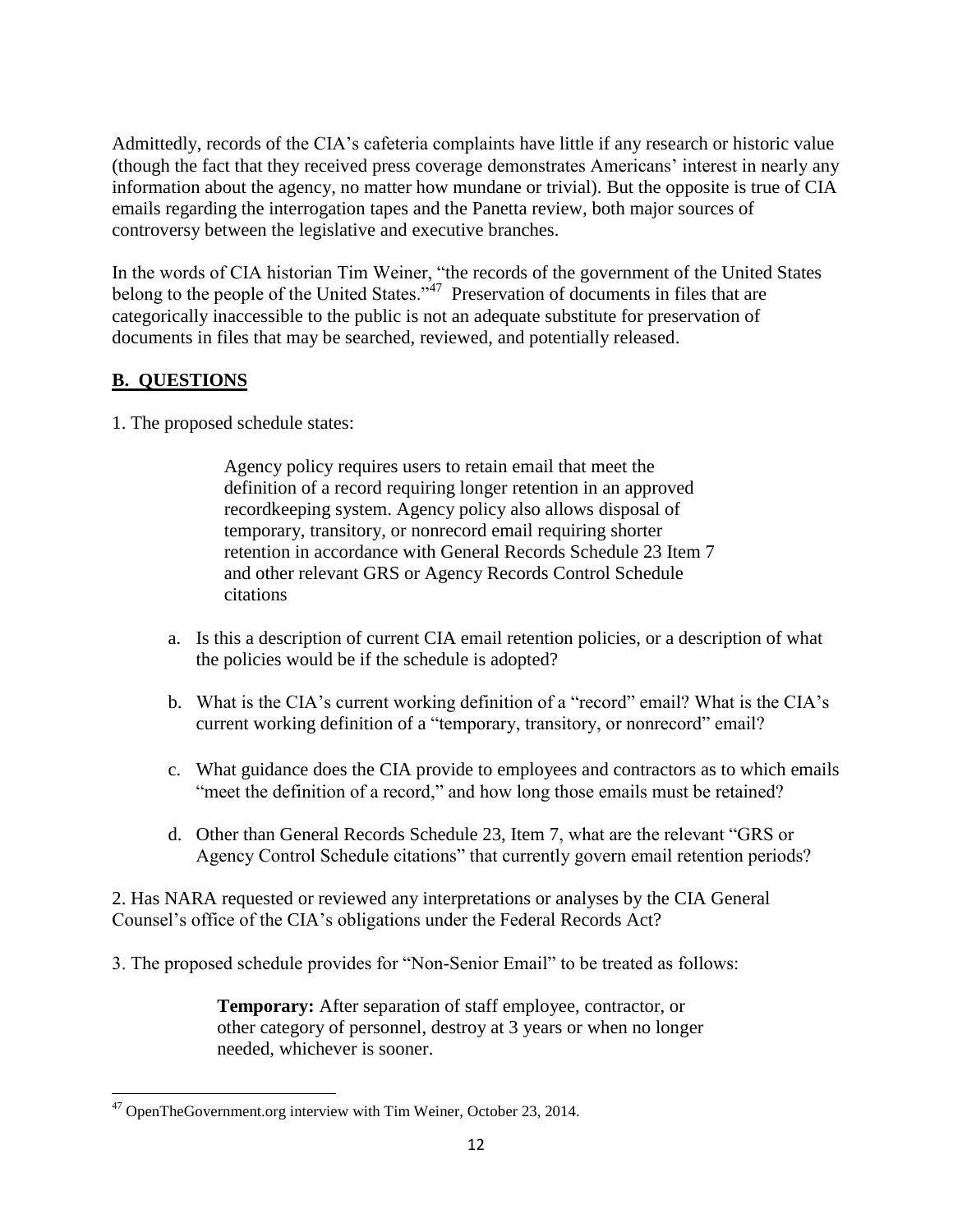- a. Is email of a staff employee, contractor, or other personnel required to be retained until "separation", or may it be deleted sooner?
- b. What is the criteria for determining whether email is "no longer needed"? Will the default assumption be that all of an employee's or contractor's emails are no longer needed upon his or her separation?
- c. Before separation, is email currently maintained in electronic form or in hard copy? Will the adoption of this proposal mean that email is required to be maintained in hard copy?
- d. If a CIA staff employee becomes a contractor, is that a "separation"?
- e. Why is three years after separation the ceiling, rather than the floor, for preservation of emails?

4. The proposed schedule excludes emails "that document the formation of significant policies, decisions or actions of senior leadership" in 22 listed positions, "which may include supporting personnel if they perform functions on direct behalf" of the 22 officials?

- a. Does this mean that emails will be preserved permanently only if they both document significant policies, decisions or actions *and* come from the accounts of the 22 listed officials? Or are all emails from the 22 listed accounts preserved?
- b. Under what circumstances, if any, would the proposed schedule require preservation of an email that documented a significant policy, action or decision, but was not sent to or from one of the 22 listed officials?

5. NARA's description of its Record Schedule Review Process states that proposed schedules should include "citations to older schedule items if a proposed schedule has disposition instructions superseding or replacing older items," and "justifications for changes in the retention period or dispositions for series already scheduled."<sup>48</sup> What older schedule items does the CIA proposal supersede? How exactly does it change retention periods, and what is the justification for the change?

6. How does the proposed records schedule interact with:

- a. Schedule N1-263-03-2, Working Files
- b. Schedule N1-263-95-1, Investigative Files
- c. Schedule N1-263-06-1, Operational Activity Files?

 $\overline{\phantom{a}}$ <sup>48</sup> National Archives and Records Administration, Records Schedule Review Process, available at [http://www.archives.gov/records-mgmt/policy/records-schedule-review-process.html.](http://www.archives.gov/records-mgmt/policy/records-schedule-review-process.html)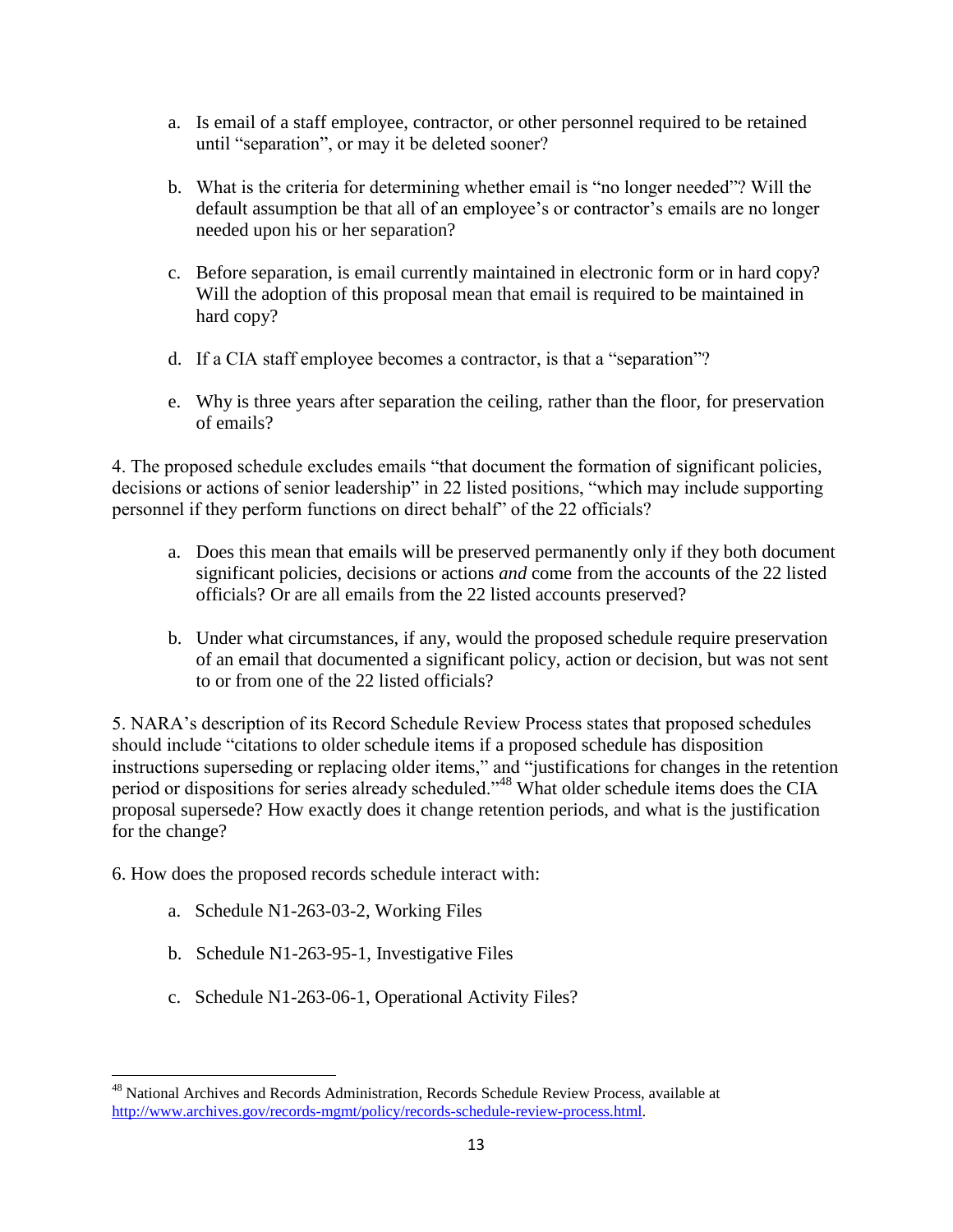7. Did NARA request to review CIA emails or any sample of them before approving the proposed schedule?

- a. If so, how did the CIA respond to the request? What emails and files did NARA review, and what were the results of that review?
- b. If NARA did not review a sample of CIA emails, how did NARA determine that they have "little or no research value"?

8. NARA's appraisal states that any historically valuable information found in CIA emails will likely be "captured elsewhere in permanent records," such as "Finished Intelligence Reports; Operational Activity files; Policy and Planning files; and Intelligence Collection and Operation files." Did NARA request access to those files to evaluate that CIA employees had preserved emails there when appropriate? If so, was that request granted?

9. NARA's appraisal states that the CIA's "current email policy is to print and file," and this records schedule is preparation for "implementing a Capstone approach for their temporary email." However, the proposal also states that "the Agency is not implementing Capstone for their permanent email."

- a. How will the CIA store permanent email, if not using Capstone?
- b. Why did the CIA reject a Capstone approach for its permanent records?
- c. Does the CIA's proposed "Capstone approach for their temporary email" mean that emails will be required to be maintained in electronic period for longer than is presently the case? If not, how does this proposal comport with the goals of the Capstone program?

10. NARA's appraisal states that "It is unlikely that permanent records will be found in these email accounts that is not filed in other appropriate files appraised as permanent, per current Agency policy or *the new policy to be issued upon approval of this schedule.*" Has NARA received a final copy of the proposed new policy to be issued upon approval of this schedule? If so, can it be made public (in redacted form if necessary)?

11. Did either NARA or the CIA consult with any of the following regarding this proposal? Did they concur that the proposed schedule would adequately preserve records?

- a. The CIA Inspector General and staff?
- b. The CIA's Historical Review Panel?
- c. The CIA's Chief Historian and staff?